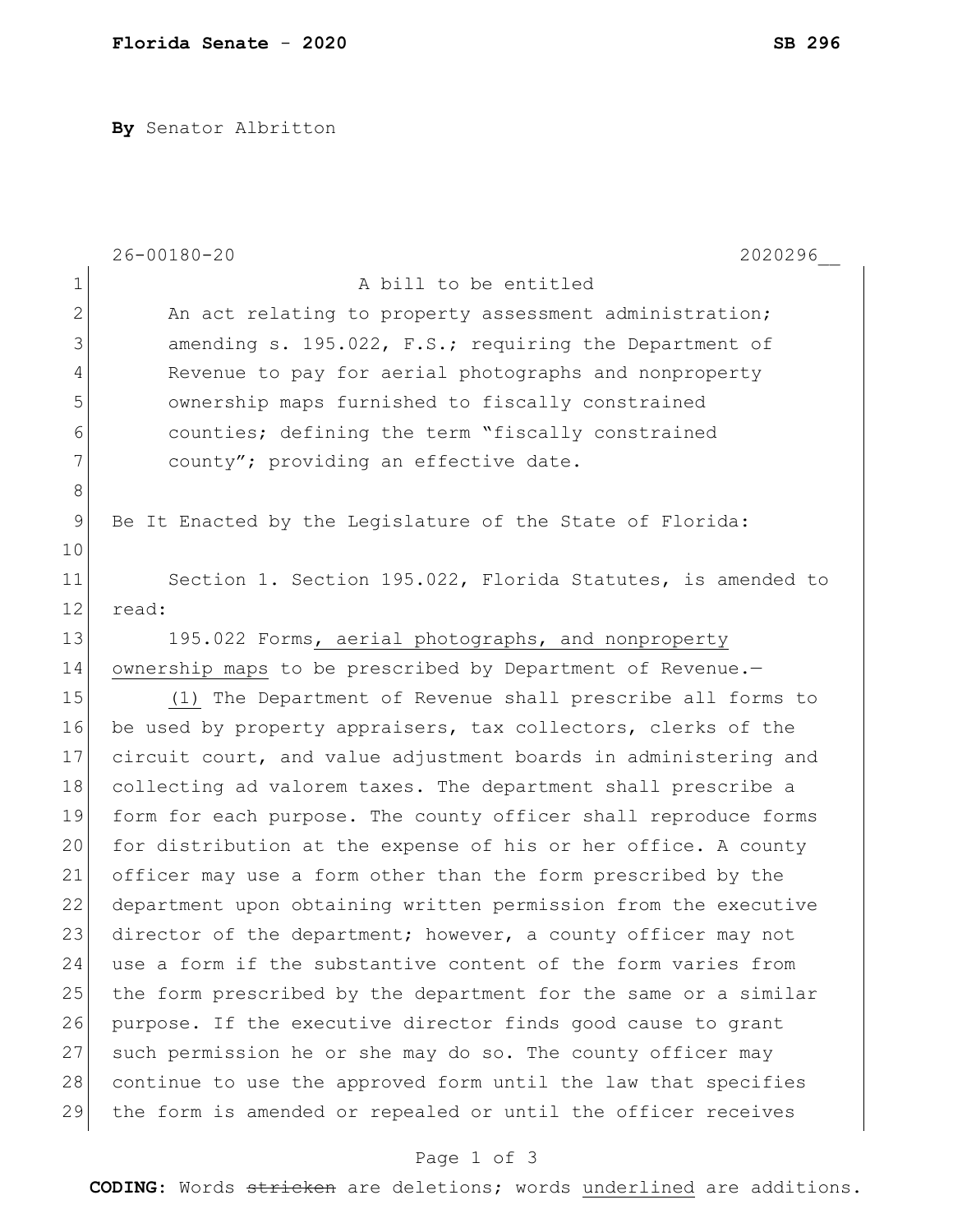26-00180-20 2020296\_\_ 30 written disapproval from the executive director. Otherwise, all 31 such officers and their employees shall use the forms, and 32 follow the instructions applicable to the forms, which are 33 prescribed by the department. 34 (2)(a) Upon the request of any property appraiser or<del>, in</del>  $35$  any event, at least once every 3 years, the department shall 36 prescribe and furnish such aerial photographs and nonproperty 37 ownership maps to the property appraisers as necessary to ensure 38 that all real property within the state is properly listed on 39 the roll. 40 (b) All aerial photographs and maps furnished to fiscally 41 constrained counties or to counties with a population of 25,000 42 or fewer must shall be paid for by the department as provided by 43 law. As used in this paragraph, the term "fiscally constrained 44 county" means a county within a rural area of opportunity as 45 designated by the Governor pursuant to s. 288.0656 or each 46 county for which the value of a mill will raise no more than \$5 47 million in revenue, based on the certified school taxable value 48 certified pursuant to s. 1011.62(4)(a)1.a., from the previous 49 July 1. 50 (c) For all other counties with a population greater than

51 25,000, the department shall furnish such aerial photographs and 52 maps items at the property appraiser's expense. The department 53 may incur reasonable expenses for procuring aerial photographs 54 and nonproperty ownership maps and may charge a fee to the 55 respective property appraiser equal to the cost incurred.

56 (d) The department shall deposit such fees into the 57 Certification Program Trust Fund created pursuant to s. 195.002. 58 There shall be a separate account in the trust fund for the aid

## Page 2 of 3

**CODING**: Words stricken are deletions; words underlined are additions.